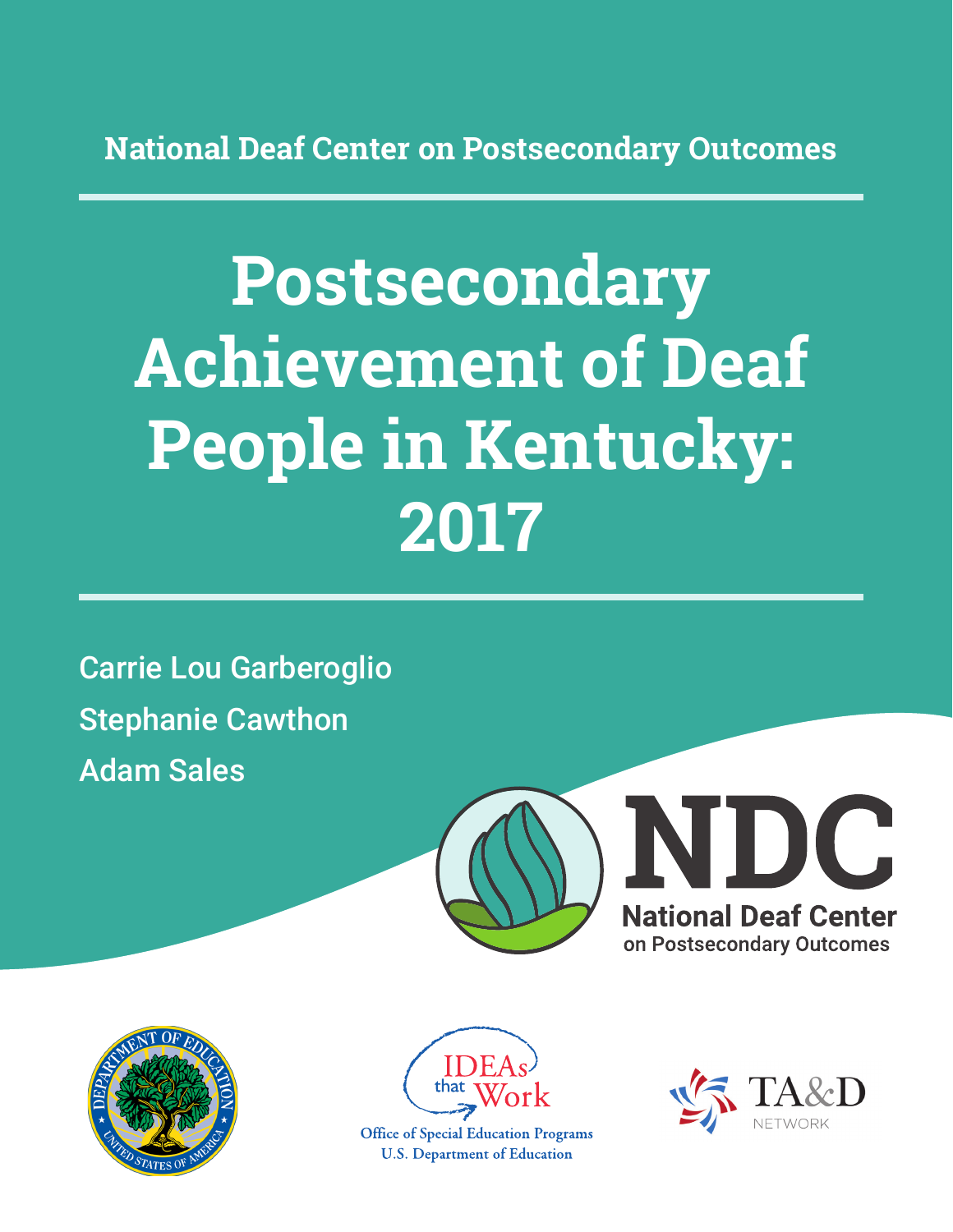This document was developed under a grant from the U.S. Department of Education, OSEP #HD326D160001. However, the contents do not necessarily represent the policy of the U.S. Department of Education, and you should not assume endorsement by the federal government.

2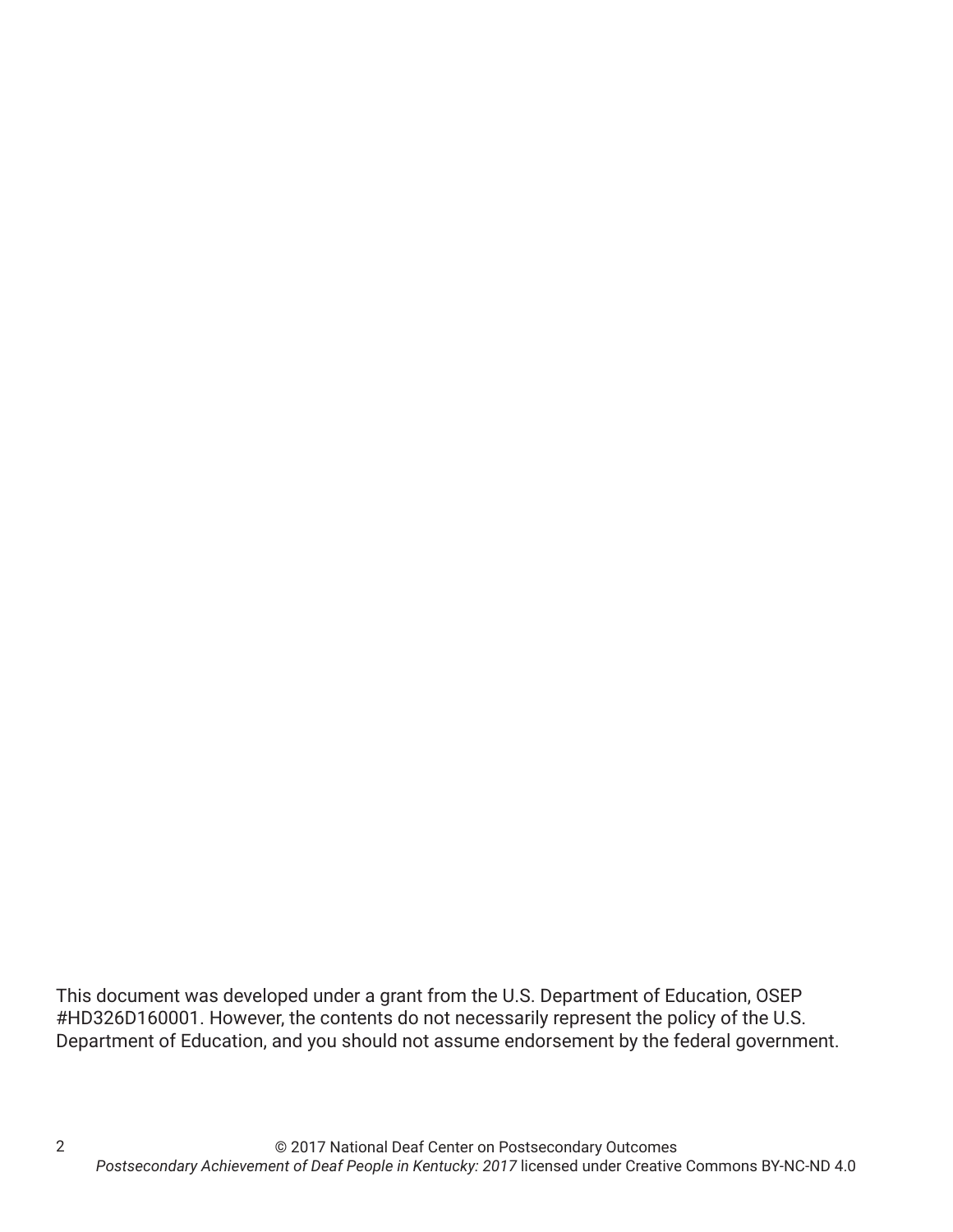Postsecondary experiences of deaf people vary widely across the nation. National reports about educational attainment and employment are available at nationaldeafcenter.org (Garberoglio, Cawthon, & Bond, 2016; Garberoglio, Cawthon, & Sales, 2017). This report provides current estimates of postsecondary achievement in Kentucky. We used 5-year estimates of data from the American Community Survey (ACS), a national survey conducted by the U.S. Census Bureau, to generate the findings in this report. More information about this dataset and the analyses are shared in the Methods section at the end of this report.

# **EDUCATIONAL ATTAINMENT**

In the United States, deaf people attained lower levels of education than their hearing peers in 2015, according to national educational attainment data (Garberoglio et al., 2017). Educational attainment also varied across gender, race, and ethnicity.



In this report, we use the term *deaf* in an all-encompassing manner to include individuals who identify as Deaf, hard of hearing, hearing impaired, late deafened, and deafdisabled.

© 2017 National Deaf Center on Postsecondary Outcomes

*Postsecondary Achievement of Deaf People in Kentucky: 2017* licensed under Creative Commons BY-NC-ND 4.0

**In Kentucky,**

**3.5%**

**of 25–64 year**

**olds are deaf.**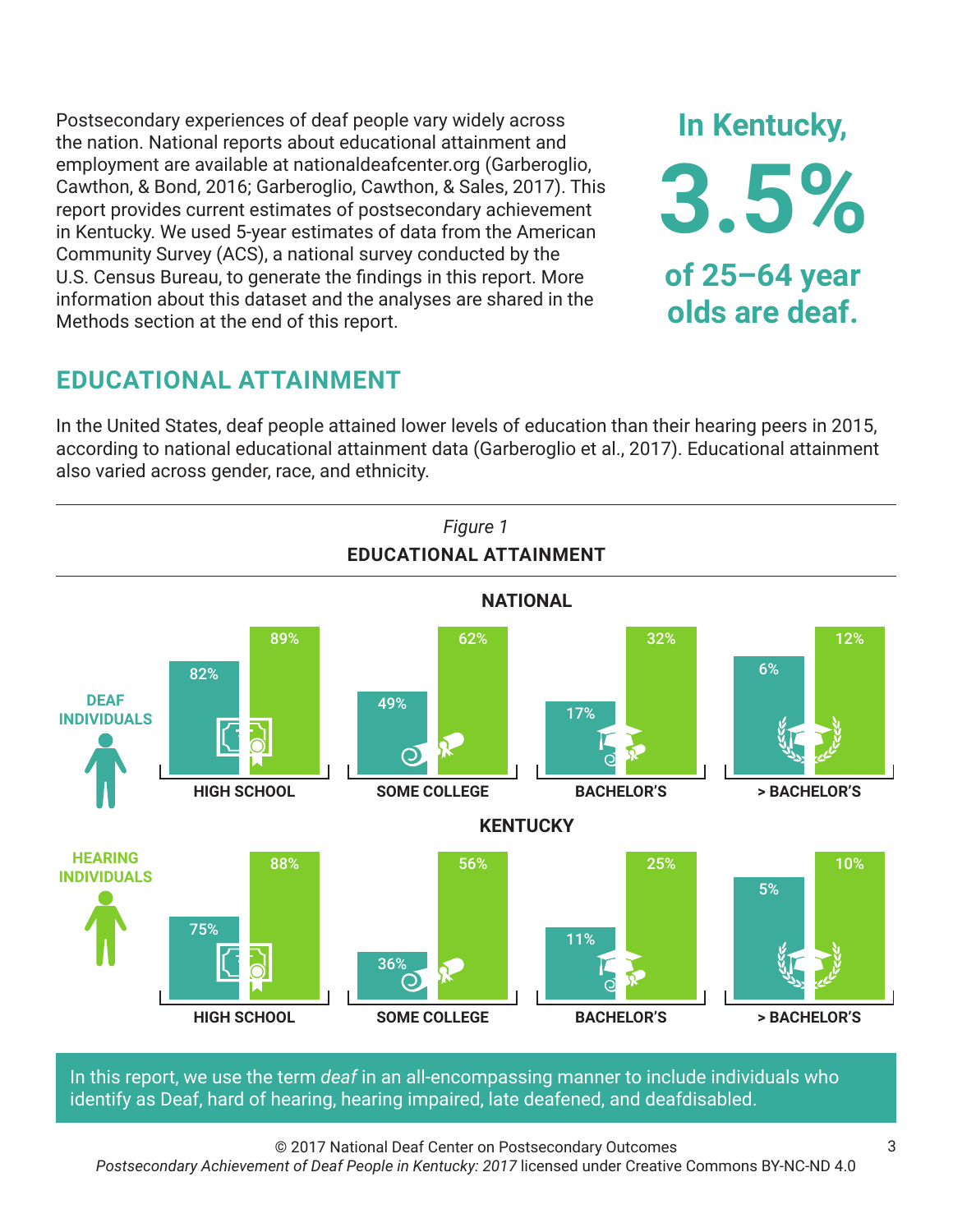#### *Figure 2*

### **EDUCATIONAL ATTAINMENT IN KENTUCKY BY GENDER**



4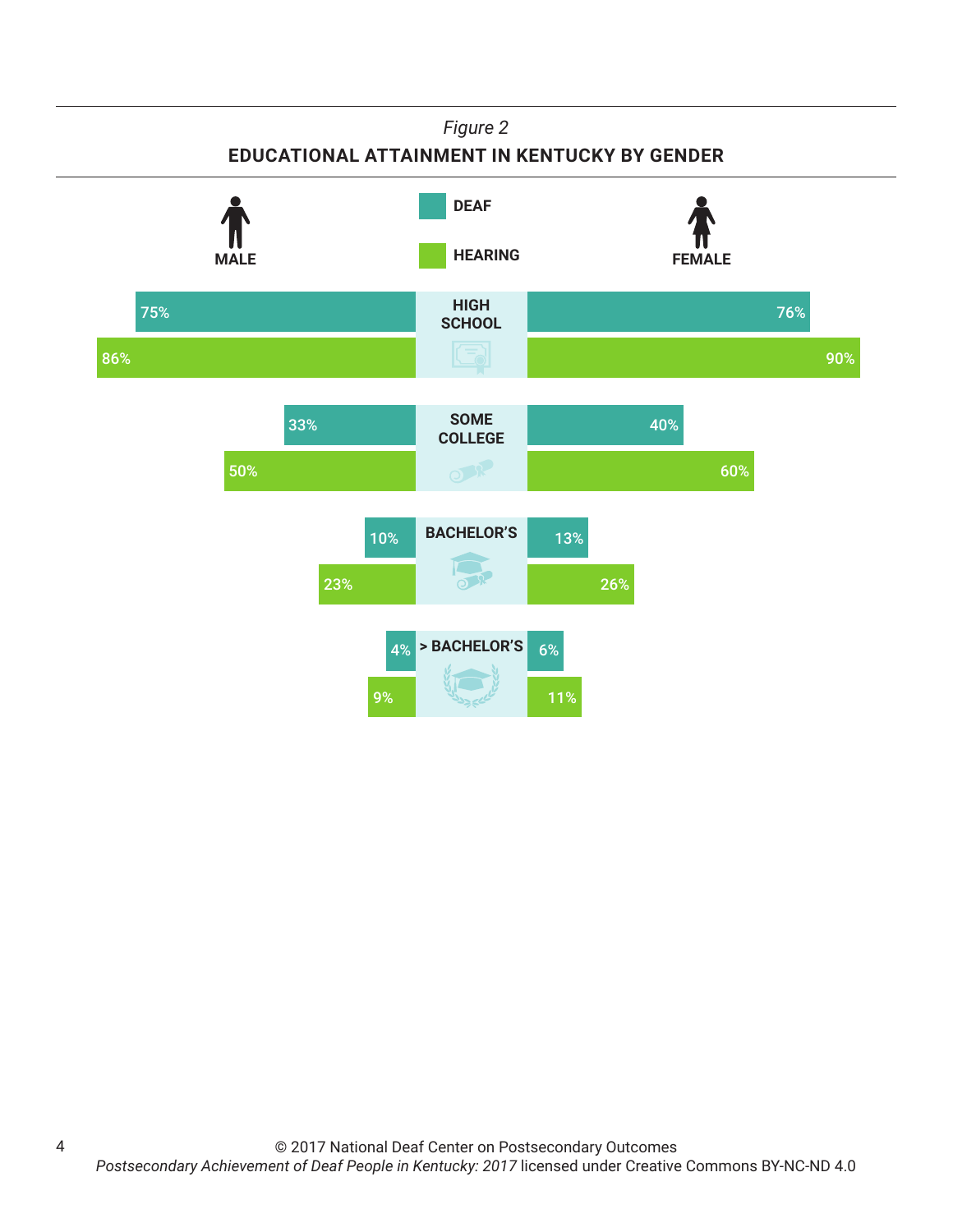#### *Figure 3*

**EDUCATIONAL ATTAINMENT IN KENTUCKY BY RACE AND ETHNICITY**



A large percentage of deaf individuals have additional disabilities, and each combination of which results in unique strengths and challenges. Educational attainment rates vary by type of disability. Across the nation, deaf individuals with any type of additional disability reported lower educational attainment levels.

| Figure 4<br>EDUCATIONAL ATTAINMENT BY DISABILITY |                              |                               |                   |              |
|--------------------------------------------------|------------------------------|-------------------------------|-------------------|--------------|
|                                                  | <b>HIGH</b><br><b>SCHOOL</b> | <b>SOME</b><br><b>COLLEGE</b> | <b>BACHELOR'S</b> | > BACHELOR'S |
| <b>DEAF + NO ADDITIONAL DISABILITY</b>           | 83%                          | 42%                           | 16%               | 7%           |
| <b>DEAF + ANY ADDITIONAL DISABILITY</b>          | 68%                          | 30%                           | 6%                | 2%           |
| <b>DEAFBLIND</b>                                 | 66%                          | 25%                           | 5%                | 1%           |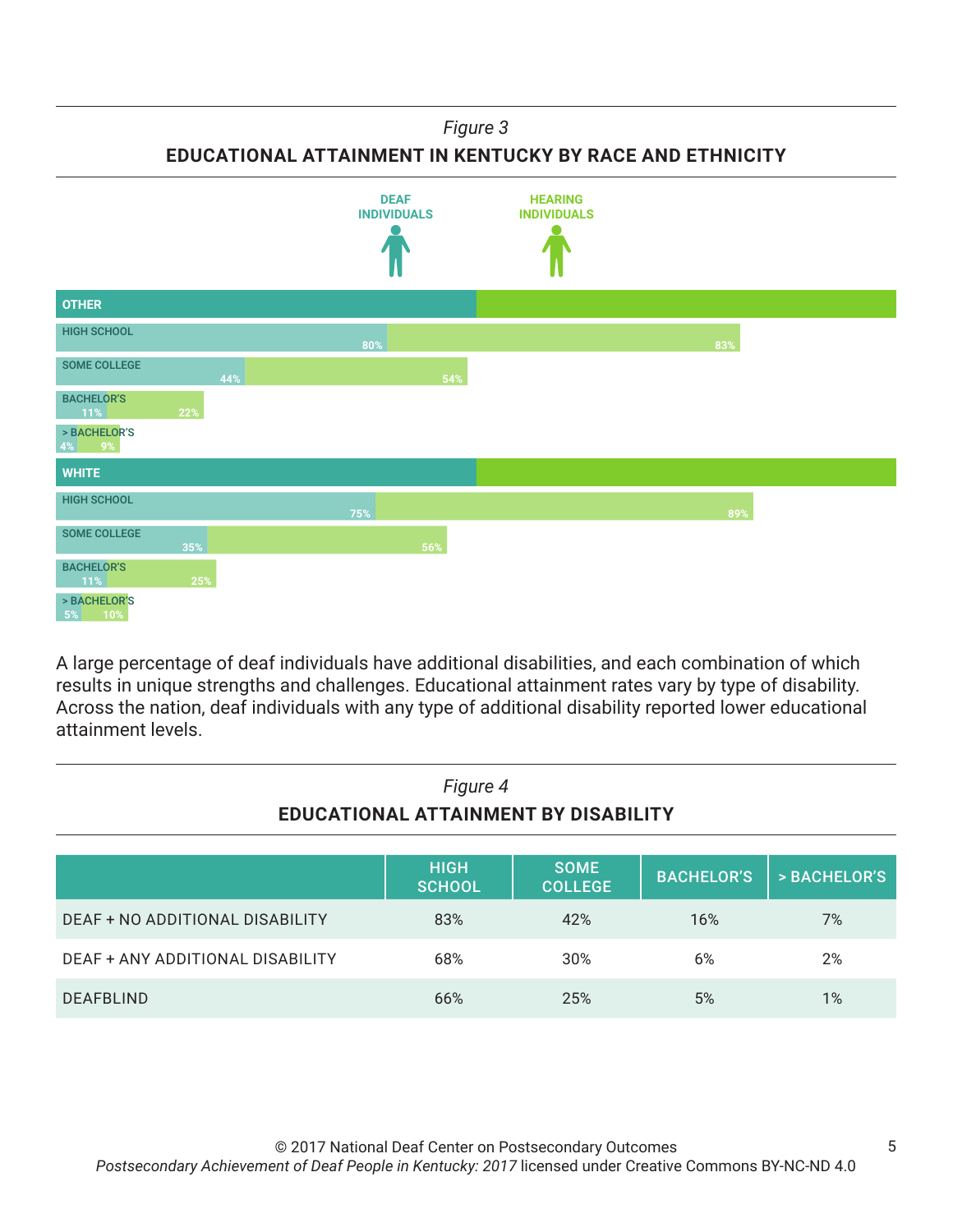# **EMPLOYMENT RATES**

6

National employment statistics show lower employment rates among deaf individuals. Almost half of deaf people are not in the labor force (Garberoglio, Cawthon, & Bond, 2016). Employment rates also vary by gender, race, and ethnicity.

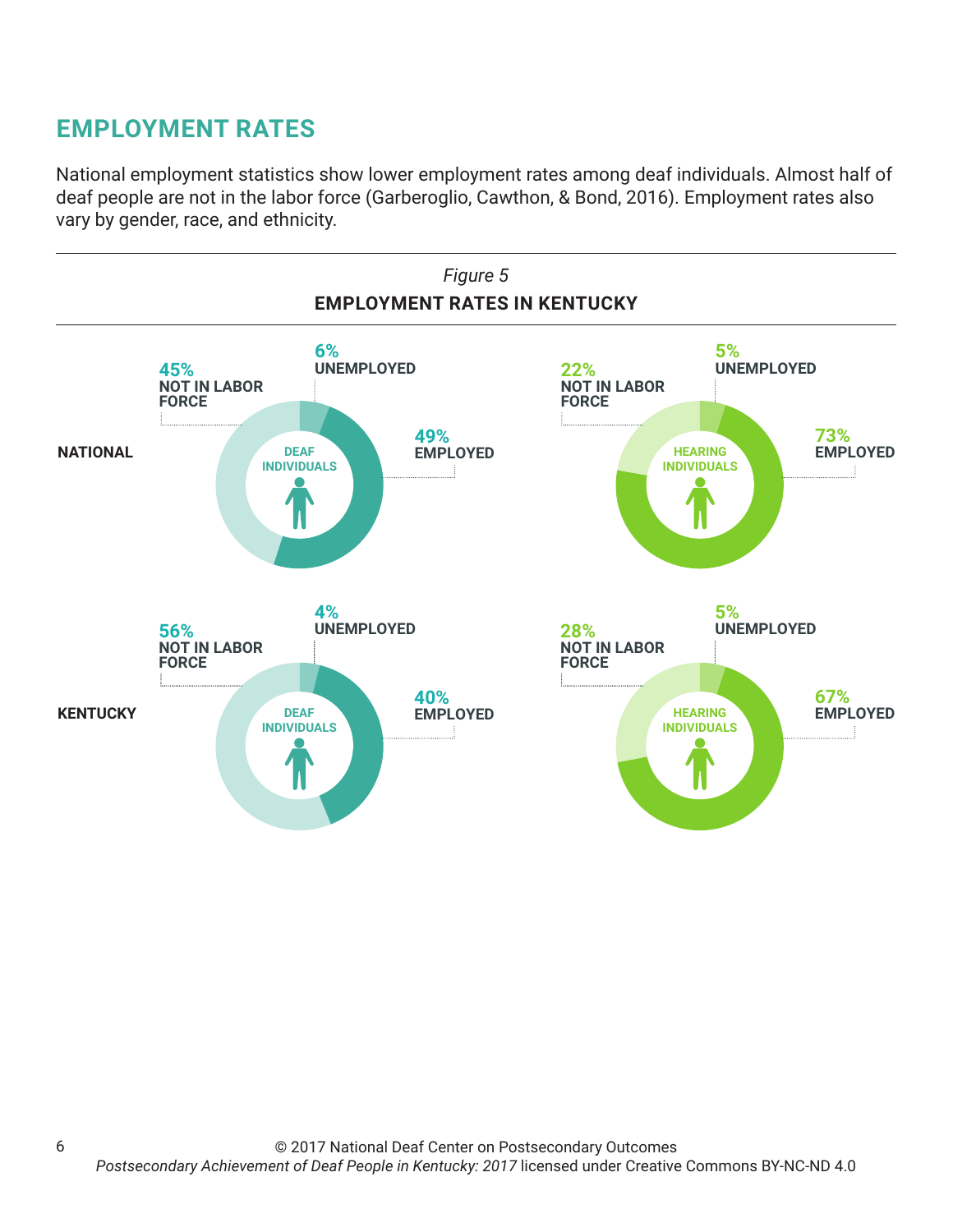



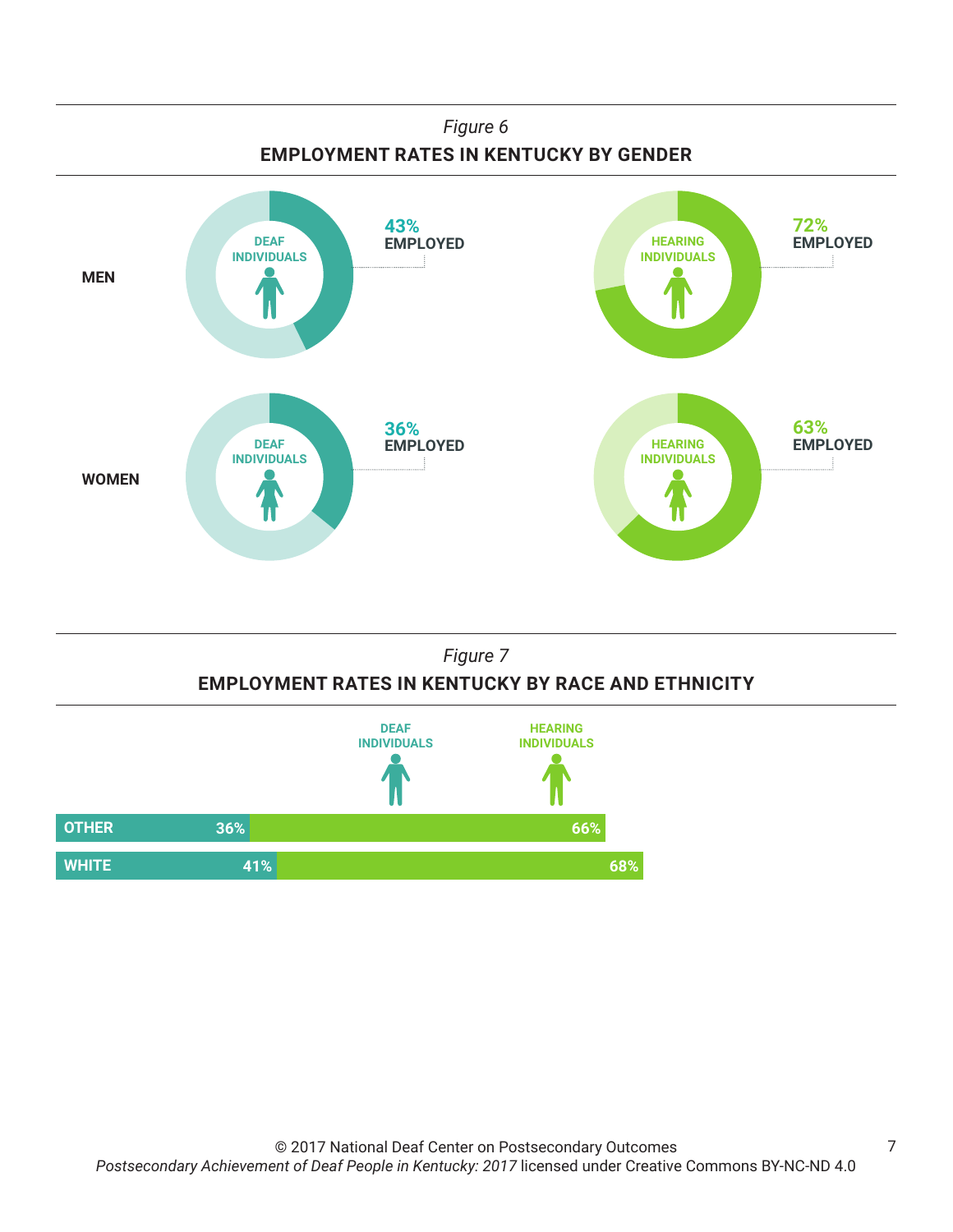## *Figure 8* **EMPLOYMENT RATES IN KENTUCKY BY DISABILITY**



# **SUPPLEMENTAL SECURITY INCOME**

Deaf individuals receive supplemental security income (SSI) benefits at different rates across the nation. 11.9% of deaf people ages 25–64 in the U.S. receive SSI benefits. In Kentucky, 14.7% of deaf people receive SSI benefits.

# **EARNINGS**

National data show lower median earnings among deaf individuals who were employed full time. Earnings also vary across gender, race, ethnicity, and disability status.



© 2017 National Deaf Center on Postsecondary Outcomes

*Postsecondary Achievement of Deaf People in Kentucky: 2017* licensed under Creative Commons BY-NC-ND 4.0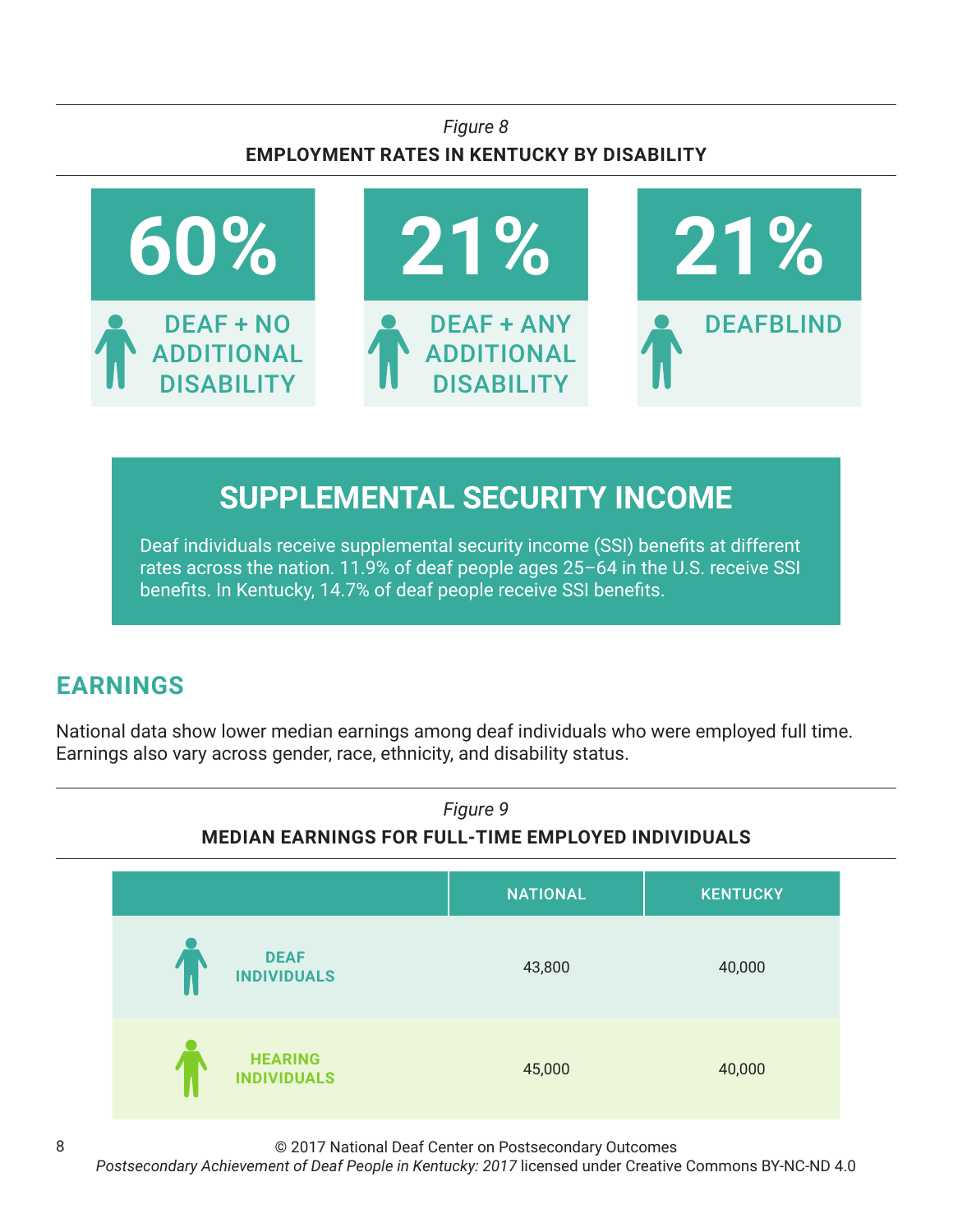*Figure 10*

**MEDIAN EARNINGS FOR FULL-TIME EMPLOYED INDIVIDUALS IN KENTUCKY BY GENDER**



*Figure 11*

**MEDIAN EARNINGS FOR FULL-TIME EMPLOYED INDIVIDUALS IN KENTUCKY BY RACE AND ETHNICITY**



*Figure 12*

**MEDIAN EARNINGS FOR FULL-TIME EMPLOYED INDIVIDUALS IN KENTUCKY BY DISABILITY**



© 2017 National Deaf Center on Postsecondary Outcomes *Postsecondary Achievement of Deaf People in Kentucky: 2017* licensed under Creative Commons BY-NC-ND 4.0